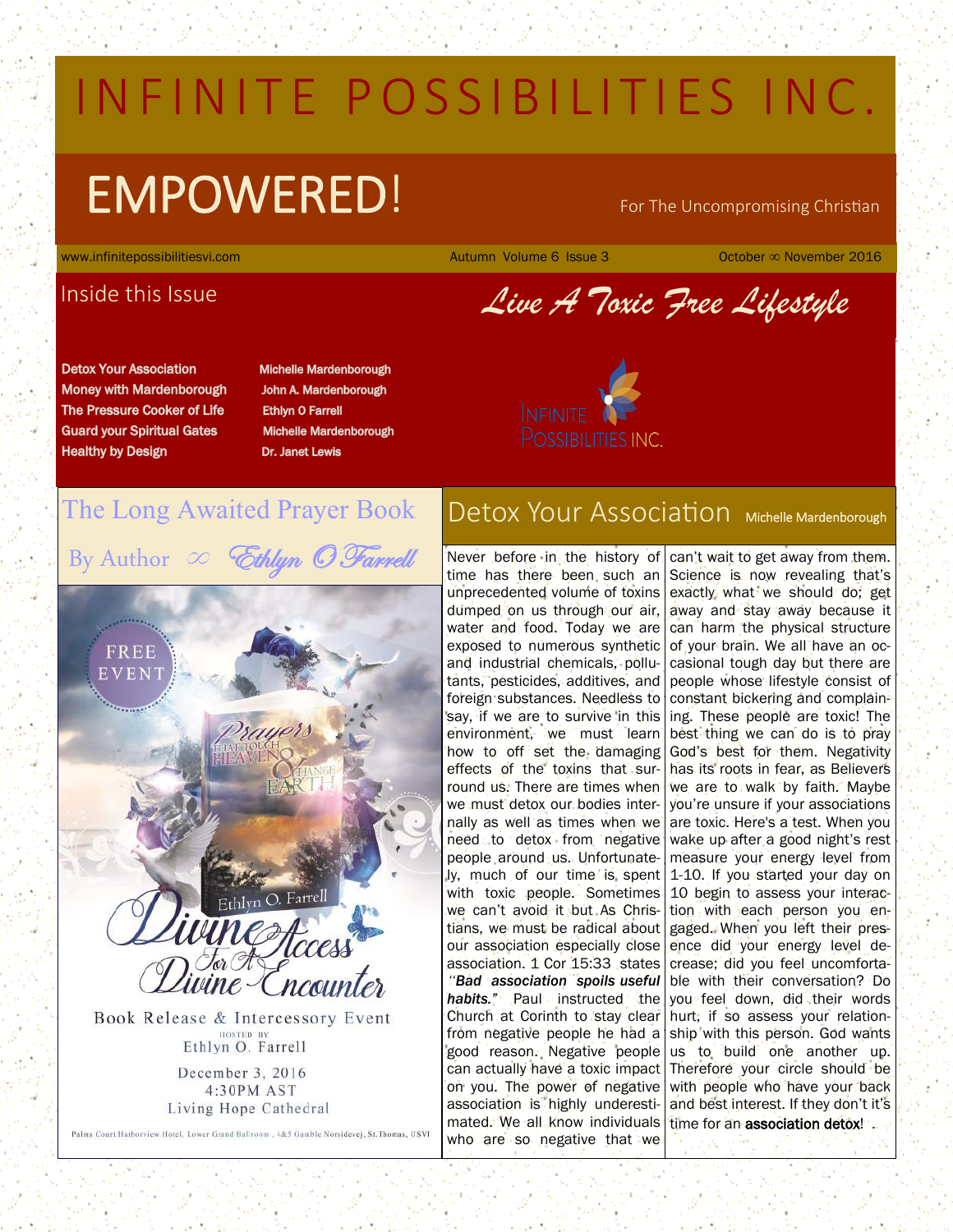#### EMPOWERED! Page 2 | Page 2 | Page 2 | Page 2 | Page 2 | Page 2 | Page 2 | Page 2 | Page 2 | Page 2 | Page 2 |

### **MONEY WITH MARDENBOROUGH** Control, Alt, Delete to Reboot Your Financial Future

**John A . Mardenborough** 

As the end of calendar year 2016 approaches, it is common to begin to reflect on experiences you've had during the year, things that you could have done differently, lessons learned, and defining a path forward (or at least what you hope to do). Additionally, the highly controversial and disturbing events that occurred during the 2016 presidential campaign that ultimately resulted in the election of President-elect Donald J. Trump, has spurred an increased sense of fear and uncertainty about the future of the United States and more importantly your personal future Although the premise of your faith should be built on the foundation of the Word of God and not in man or any political or socialeconomic system, it is naturally human for you to feel uncertain about your financial and economic future. It is on this premise that I sense the need to

**EMPOWER** you on the principles of taking control of your own financial future, Alt (or alternating/modifying) your thoughts which hinders the potential of your future and deleting all negative and adverse financial influences and roadblocks out of your life**.** 



Like most of your daily decisions, the clothes you wear, how often you check in and post on social media, check email and text messages, your financial choices are all shaped by psychological behavioral neurological factors. Your expectations, experiences and even stress levels can all affect how you manage money. Since these decisions can have a huge impact on your life, it's important to understand and recognize the stumbling blocks. When it comes to making decisions about money, people are susceptible to a heap of psychological and sociological biases that can thwart their best intentions to save. Being aware of these preconceptions can help you avoid many common financial mistakes. It is important to know that there are neurological factors that influence financial behaviors. The neurotransmitter dopamine, which flows through a region of the brain known as the ventral striatum that has multiple links to the limbic system, handles your emotions. Dopamine also reaches the basal ganglia, which play a role in learning and affect the way people process experiences. This interactive chemical dynamic reacts differently in the brain when older and younger people are presented with long and short-term rewards. Understanding this correlation more salient with the "future you" makes you more likely to invest in Your Future!

#### Watch Money with Mardenborough SATURDAY at 3:30 pm THE IMPACTNETWORK http://watchimpact.com/

To begin "The Control, Alt, Delete" process of rebooting your financial future, commit to the following steps:

나는 다리

计程序设施

- *Identify and recognize your bad financial decisions.*
- *Describe the patterns of behavior's which led to your decisions.*
- *Develop a plan and correct these behavior patterns.*
- *Gain the knowledge of what needs to be done to change your financial situation combined with the resolve to actually do it.*

Now that you've identified your financial roadblocks and have developed a plan to reboot and move forward, here are a few tips to keep in mind on your path of renewal

Take Your Time.

*When making large financial decisions, do not rush.*

 Do Your Research. *The bigger the financial commitment, more time and more research are required*

♦ Check Yourself. *Check your motivation, assess your emotional state.*

Seek Wise Counsel.

*Talk to someone who has successfully made the same decision* 

*Be cautious taking money advice from someone who is drowning in debt.*

 Look back at your financial decisions and pick them apart.

*Never make the same mistake twice.*

#### Get Educated.

*Learn everything you can about money and how it works. Getting financial knowledge comes in handy on a daily basis.*

#### **Ask The Right Questions.**

*What will happen if this works out well? Am I prepared for the worst-case scenario if it does happen?*

### Sweat The Small Stuff.

*Sweating the small stuff means paying attention to the details of your money management*

Going forward, commit to learn from prior mistakes. The process will gets better overtime, building a huge pile of wealth for you and your family. I guarantee it!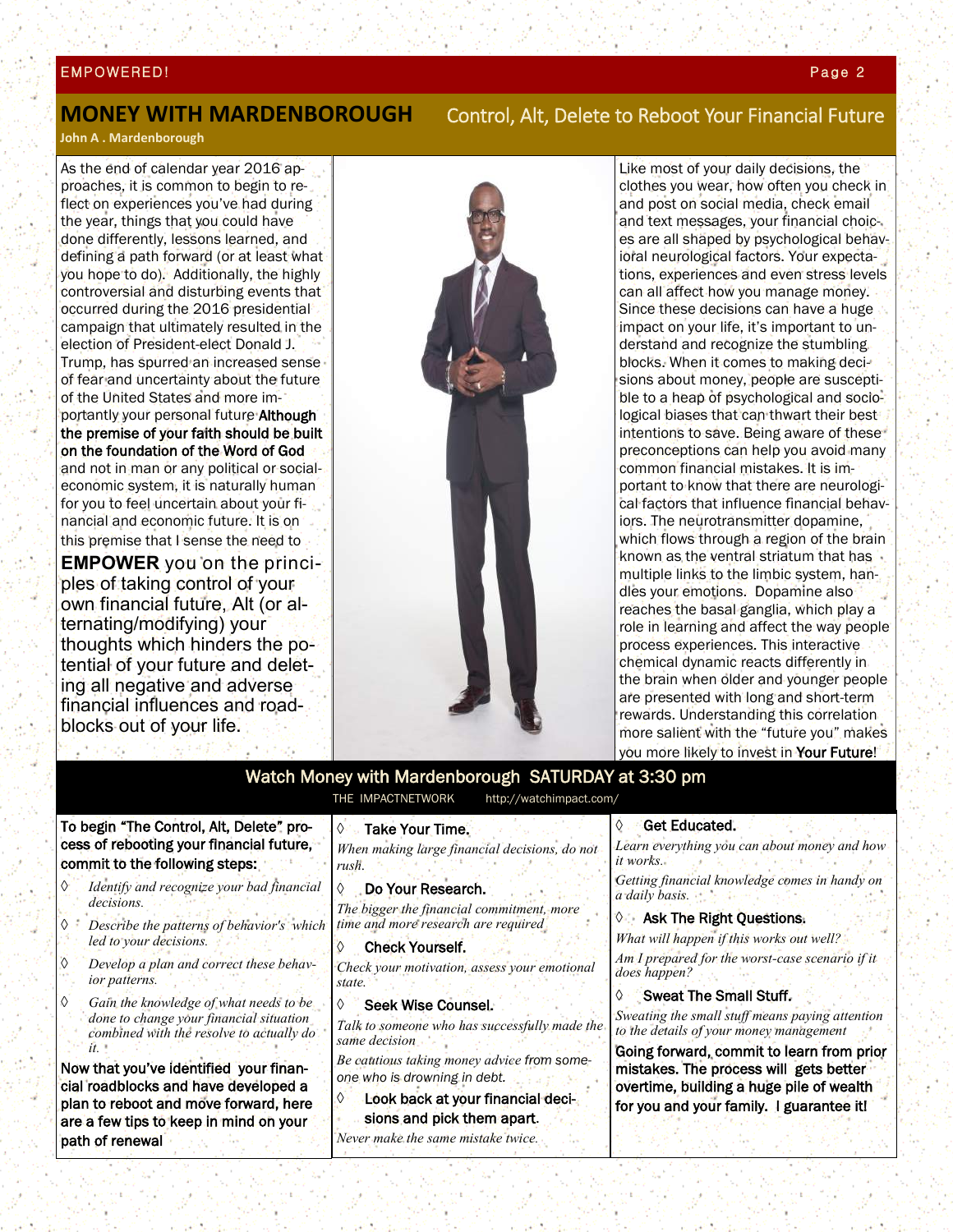#### EMPOWERED! Page 3 and 200 million and 200 million and 200 million and 200 million and 200 million and 200 million

## The Pressure Cooker of Life Is God's Refining Pot **Example 2018** Ethiyn O Farrell

In life, we're faced with different types of challenges, and circumstances which demand an answer. In these instances we have a choice in how we react or respond. Especially when the cover has been locked on the *Pressure Cooker of life*, nothing seems to be in our favor. Most of us use our kitchen pressure cooker to decrease the time it normally takes to cook something or as a faster way to tenderize it. In life, one of our human reactions is to hideout, or runaway. This seems like an easy way out because most of us want to avoid confrontation. However, when you are in the *Pressure Cooker of Life,* there's no escape until you're well done, for this is where God's refining process takes place. Time and time again, God will show himself as a "refiner," shaping us into vessels of excellence. In the Tabernacle and later in the Temple, The Ark of the Covenant was overlaid with gold. The staffs to carry it were covered in gold, as were the mercy seat and the cherubim's that covered it. Today, we represent the holy temple and our lives are as precious gold.



But many of us avoid the fire at all cost. As believers, we'll quote the Word of God to remind Him of His promises. Like 1Corinthians 10:13, states, "*No temptation has overtaken you but such as is common to man; and God is faithful, who will not allow you to be tempted beyond what you are able, but with the temptation will provide the way of escape also, so that you will be able to endure it."* This is a legitimate course of action because God told us to remind Him of His Word. It's basically a gentle reminder to our Father that His promises are yea and Amen. Just like Jesus in the wilderness in Luke 4:1 and in the garden of Gethsemane, Luke 22:39, He surrendered to the will of the Father, we too must surrender and allow God's will to be perfected in our lives. Just like Hezekiah in 2 Kings 20: 1-6, when he faced an adverse situation he reminded God of his faithfulness to serve Him in his life and He added fifteen years to his life. Let us realize that sometimes we cannot delete adverse circumstances but we must go through them, but God is faithful and will bring us out like pure gold.

# GUARD YOUR SPIRITUAL GATES **Michelle Mardenborough**

A physical gate serves as a barrier of protection as well as provides access. In the Bible the story of Nehemiah serves as a metaphor for living the spiritual life. In Nehemiah, the Temple represents our heart ;this is where God meets with us. Jerusalem represents our mind; the city walls represent our spiritual walls and the health of our relationship with Christ, and the gates of the city represent our eyes, ears and mouth. To understand how best to use our eyes, ears, and mouth gates, I suggest you read the book Nehemiah to see how we as Christians should protect our spiritual gates. Lets start with eyes. Your eyes are pivotal. Matt 6:;22-23 states *Your eye is a lamp that provides light for your body. When your eye is good, your whole body is filled with light. But when it is bad, your body is filled with darkness."*  Therefore, we must be diligent about guarding our eyes which are the windows to our soul. We must be very selective when it comes to social media, internet

television, books, movies, magazines, newspapers, email, and even advertisements. We underestimate the power of media in our lives. Our eyes capture thousands of visuals per week. The visuals are filed in our brain. The brain is magnificent ;it stores more data than any computer on earth. But unfortunately it's almost impossible to delete or purge the negative, toxic information and images we put in it. Our only hope is that we can dilute it by allowing more positive Godly instruction in our gates. The enemy is relentless and will get into our hearts and minds any way he possibly can. Protecting our ears is just as crucial. Have you ever heard a song on the radio or TV that would not leave your mind? What we hear and listen to impact our minds consciously or subconsciously. There are all sorts of things we hear that shape our thoughts, decisions and actions so be radical about protecting your ear gates. This should go with-

out saying but please avoid gossip and illicit, toxic conversations as well as demonic music. King Solomon instructs us in Proverbs 4:20-22 "*My son, pay attention to what I say; turn your ear to my words. Do not let them out of your sight, keep them within your heart; 22 for they are life to those who find them and health to one's whole body."* Beloved, the times are crucial and it's time for Christians to tune into the frequencies of Heaven by guarding our spiritual gates and processing and filtering out toxins and dirt which has nothing to do with the things of God. Now is the time for all Believers to take a stand! We must be relentless about what we process. We should get into the presence of God and only allow the gateway to our eyes, ears, and heart to be open for the free flow of divine revelation, wisdom, and knowledge that's directly from the spirit of the true and living God!